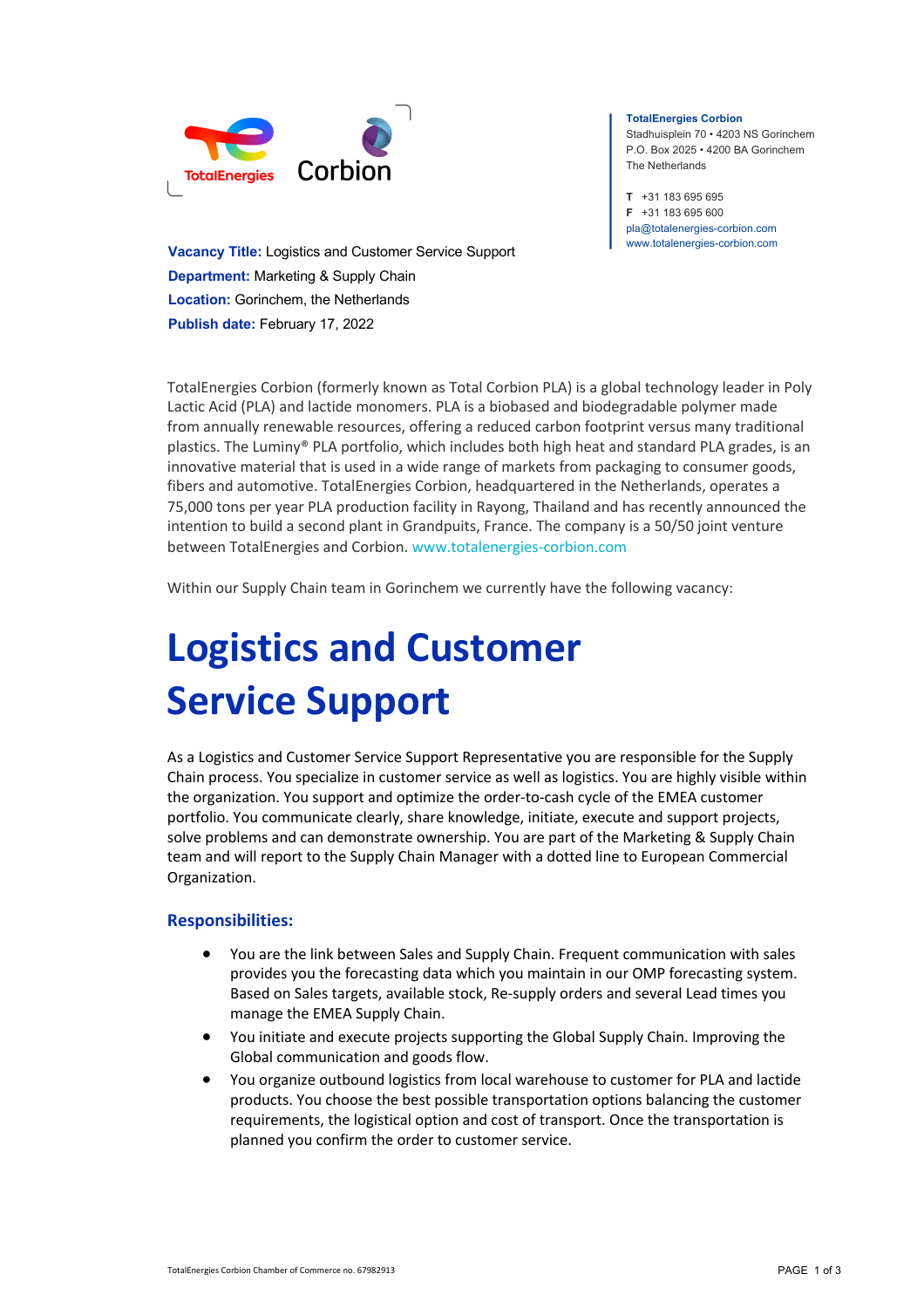

- You are part of the global support team that wants to optimize the customer buying experience. You help train colleagues and generate ideas to improve efficiency and make the "order to delivery" a better experience for our customers.
- You work with the warehouses to confirm correct carriers are printing on the bill of ladings, and that carriers are making delivery and pick up appointments.
- Working closely with the regional business development (BD) team.
- Additional tasks in communication with customers on planning and forecast, receivables, alternative products, or packaging.

#### **Requirements:**

- Experience in a customer service or support role in a company that produces and distributes physical products.
- Project management.
- S&OP experience is considered a plus.
- Experience of order life cycle management (order thru delivery).
- Excellent communication and organization skills.
- The ability to multi-task, prioritize and perform cross-functional duties successfully.
- Excellent problem solving capabilities.
- Adaptable and (internal and external) customer oriented.
- Fluent in English one extra language is considered a plus.
- Full time availability strongly preferred.

We offer competitive remuneration and benefits and your base location will be TotalEnergies Corbion head office in Gorinchem, The Netherlands. What makes TotalEnergies Corbion special is that we produce and market environmentally friendly plastics that help to create a better and waste free society. We have a great company made up of talented, dedicated people – people who share a purpose and a vision.

We offer you the chance to join a company with a:

- Culture to empower people and where your initiatives and ideas make a real difference.
- International focus with truly diverse teams.
- Unique possibility to be trained via our internal expertise in the world of biobased products.
- We invest in relevant training courses related to your particular discipline, that will give you the opportunity to grow into an industry expert.
- Lastly, we offer a friendly, informal culture in a demanding professional environment.

In addition, we actively embrace diversity in how we work together and contribute toward our shared objectives and values. By joining Total Corbion, you will become an employee in a company where you can feel pride in your achievements and develop your career with global prospects.